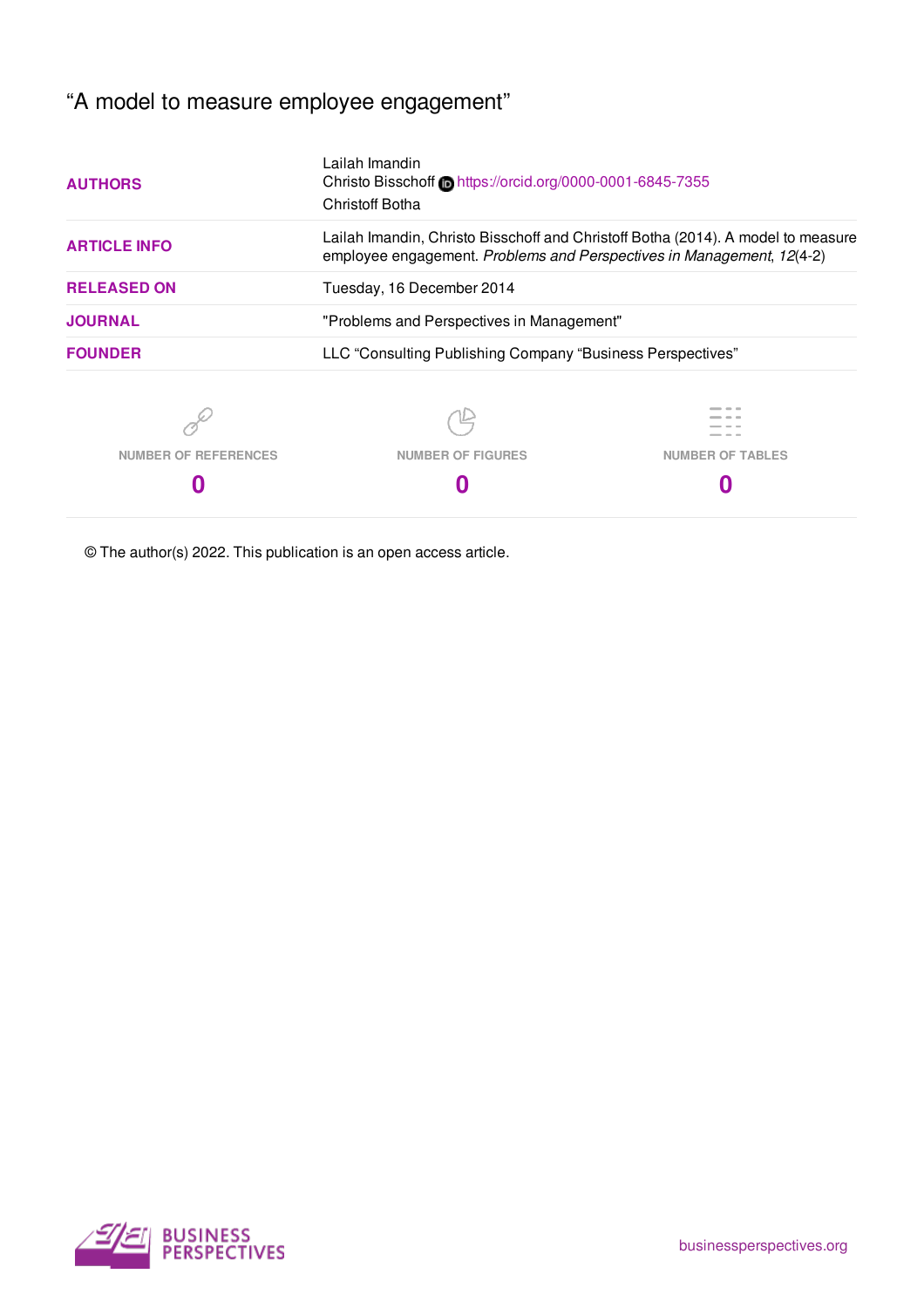# SECTION 2. Management in firms and organizations

Lailah Imandin (South Africa), Christo Bisschoff (South Africa), Christoff Botha (South Africa)

# A model to measure employee engagement

## Abstract

The objective of this article is to develop a model to measure employee engagement. In doing so, the article firstly develops a theoretical model by identifying employee engagement constructs from the literature. Secondly, identifying measuring criteria of these constructs from the literature, and thirdly, to validate the theoretical model to measure employee engagement in South Africa. The theoretical model consists of 11 employee engagement constructs, measured by a total of 94 measuring criteria. The empirical process of validation employed data collected from 260 respondents who study towards an MBA degree at two private business schools in KwaZulu-Natal. The validation process aimed to validate the variables that measure each of the constructs by determining statistically that the sample employed is adequate, use the Bartlett test to ensure the applicability of the data for multivariate statistical analysis; to validate the measuring criteria as relevant to employee engagement, and to determine the reliability of each of the employee engagement constructs in the model. All these objectives were met. This culminated in the final result, namely an adapted empirical model to measure employee engagement in SA. The model tested statistically to be a valid and reliable model. The research is of value to management in the private and public sector, academics and researchers.

**Keywords:** employee engagement, validity, reliability, exploratory factor analysis (EFA). **JEL Classification:** M51.

## **Introduction**

Employee engagement as managerial tool continues to gain momentum in modern management practices. However, before instilling any managerial decision-making on the positive influences that employee engagement can have in an organization, it is imperative to first determine by measuring the levels of engagement of employees within an organization.

Measuring employee engagement within an application setting within a structured measuring environment requires a validated and standardized measuring tool, or alternatively, a newly developed measuring tool that originates from the literature. This article deals with the measuring of employee engagement by developing a new conceptual model. The article develops the model on a strong literature basis, where after the criteria and constructs are validated statistically.

The application setting for the study is business managers in South Africa, and more specifically, managers in the process of post-graduate studies at two private business schools situated in KwaZulu-Natal (however, the respondents are not limited to one province because they are studying at study centers throughout South Africa).

### 1. Defining employee engagement

Employee engagement is gaining momentum and popularity, acquiring international attention as it has become an accepted belief that engaged employees feel a connection to their work which impacts positively on their performance. This is supported by Thayer (2008, p. 74) who agrees that the concept of employee engagement is rapidly gaining popularity, use, and importance in the workplace and that by identifying the factors that can increase employee engagement, employers can make strategic adjustments within their organizations to create a positive psychological climate for employees.

Despite the popularity of the term "employee engagement" in the workplace, a precise definition of the term remains elusive because of continued research and redefinition surrounding the topic. Describing employee engagement, however, is done by listing the definitions and views of a number of renowned authors such as Hughes and Rog (2008), Crabb's research (2011) and Shuck and Reio (2013).

Hughes and Rog (2008, p. 749) state that employee engagement is a heightened emotional and intellectual connection that an employee has for his/her job, organization, manager, or co-workers that in turn influences him/her to apply additional discretionary effort to his/her work. Shuck and Reio (2013, p. 1) define employee engagement as the cognitive, emotional, and behavioral energy an employee directs toward positive organizational outcomes. They go on to operationally define employee engagement as a series of psychological states (cognitive, emotional and behavioral) ultimately representing an intention to act that encompasses motivation-like qualities.

Crabb's research (2011, p. 27) defines employee engagement as a positive attitude held by the employee towards the organization and its values. His research states that an engaged employee is

 $\overline{a}$ 

Lailah Imandin, Christo Bisschoff, Christoff Botha, 2014.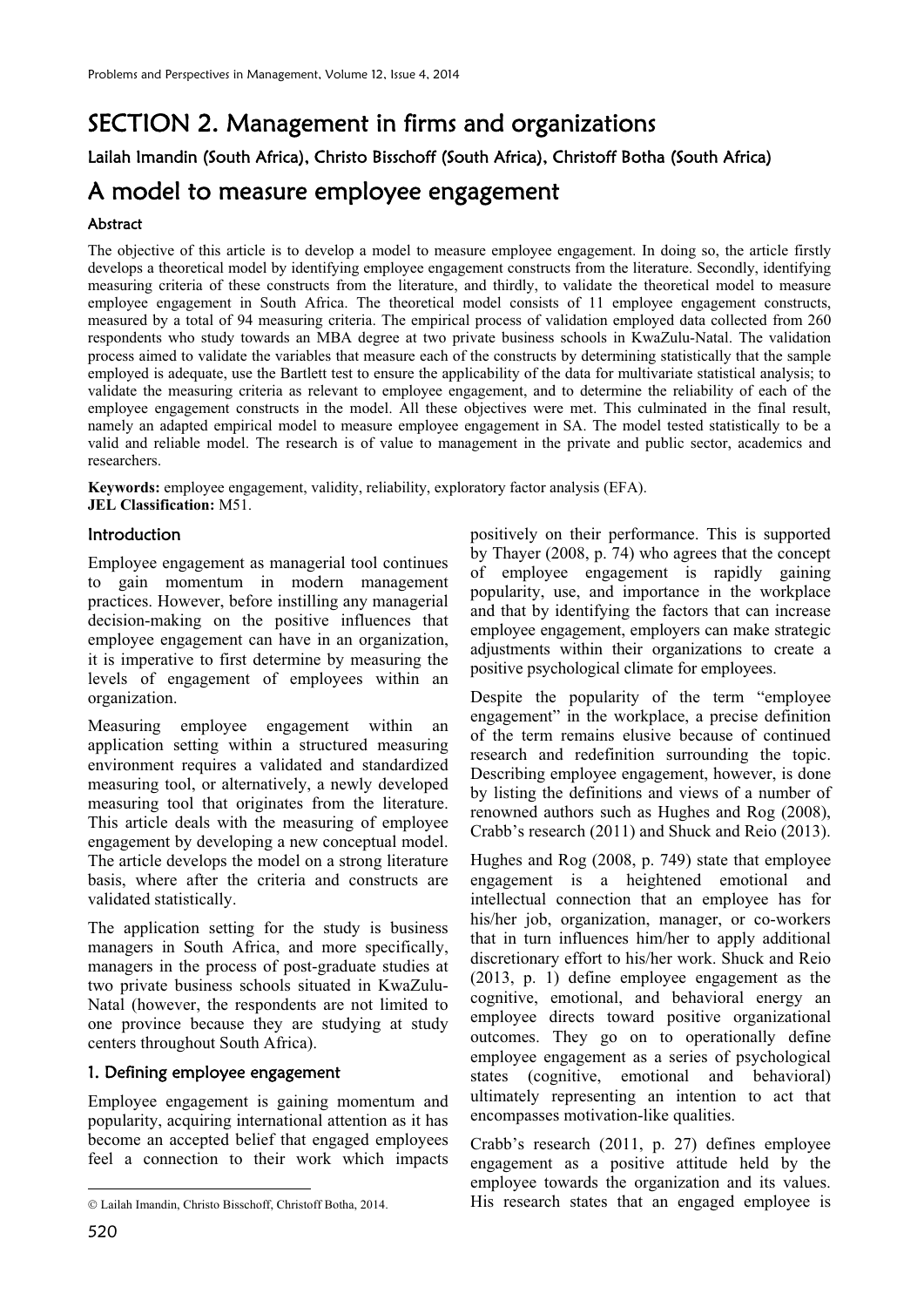aware of business context, and works with colleagues to improve performance within the job for the benefit of the organization. The organization must work to develop and nurture engagement, which requires a two-way relationship between employer and employee.

According to research conducted by Mone et al. (2011, p. 206) employee engagement is defined as an employees' sense of purpose and focused energy that is evident to others through the display of personal initiative, adaptability, effort, and persistence directed toward the organization's goals.<br>In their research they describe employee In their research they describe employee engagement as defined by Gebauer and Lowman (2009 in Mone et al., 2011) as having a deep and broad connection with the company that results in the willingness to go above and beyond what is expected to help the company succeed.

Johnson (2011, p. 13) refers to a definition of employee engagement by Towers Perrin as the extra time, brainpower, and the energy that employees put toward their work that result in discretionary effort. They state that employee engagement requires a mutual contract between the organization and its employees, where organizations have a responsibility to train their employees and build a meaningful workplace.

The 2012 Global Workforce study presents a new and more robust definition of employee engagement and focus more on the concept of *Sustainable Engagement designed for the 21st-century workplace*. In this regard, sustainable engagement describes the intensity of employees' connection to their organization based on three core elements (Towerswatson, 2012):

- Ƈ The extent of employees' discretionary effort committed to achieving work goals (being engaged);
- Ƈ An environment that supports productivity in multiple ways (being enabled); and
- Ƈ A work experience that promotes well-being (feeling energized).

Drawing on the various definitions of employee engagement discussed above, it is apparent that an important thread runs through all the definitions described above, this being the extent of employee discretionary effort to his/her work.

## 2. Problem statement

Interest in this study revolved around the notable gap that exists regarding a validated model of employee engagement. Popular as the topic may seem, research regarding employee engagement thus far has revealed that there are models supporting the importance of employee engagement, however there

remains a shortage of research regarding a practical and theoretical model to measure engagement.

The Corporate Leadership Council's model of engagement as presented by the Corporate Executive Board (2004, p. 5) defines engagement as the extent to which employees commit to something or someone in their organization, how hard they work, and how long they stay as a result of that commitment and is an outcome-focused model of engagement.

A conceptual model of employee engagement, presented by Shuck et al. (2011, p. 429), reveals that three variables, namely *job fit, affective commitment,*  and *psychological climate,* are suggested to influence the development of employee engagement.

The research surrounding employee engagement up to now proves informative but has focused mainly on how organizations engage their employees.

To summarize it can be concluded that there is little consideration of what can be done to measure employee engagement and therefore remains a notable gap in literature regarding what organizations can do to measure engagement. This research thus aims to present a validated theoretical model to measure employee engagement in South Africa.

# 3. Objectives

The aim of this study is to develop a model to measure employee engagement drawing on the commonalities of the various definitions of employee engagement by identifying and examining employee engagement drivers through literature, identifying the measuring criteria of the employee engagement drivers and to present a validated model of employee engagement in South Africa.

The primary objective of this article is to develop a validated and reliable model to measure employee engagement.

The secondary objectives are to:

- develop a theoretical model by identifying employee engagement constructs from the literature;
- identify the measuring criteria of these constructs are identified from the literature
- validate the variables that measure each of the employee engagement constructs;
- Ƈ assess the sampling adequacy of each of the variables;
- Ƈ test the applicability of the data for multivariate statistical analysis (such as an exploratory factor analysis);
- Ƈ determine the importance of each of the employee engagement constructs;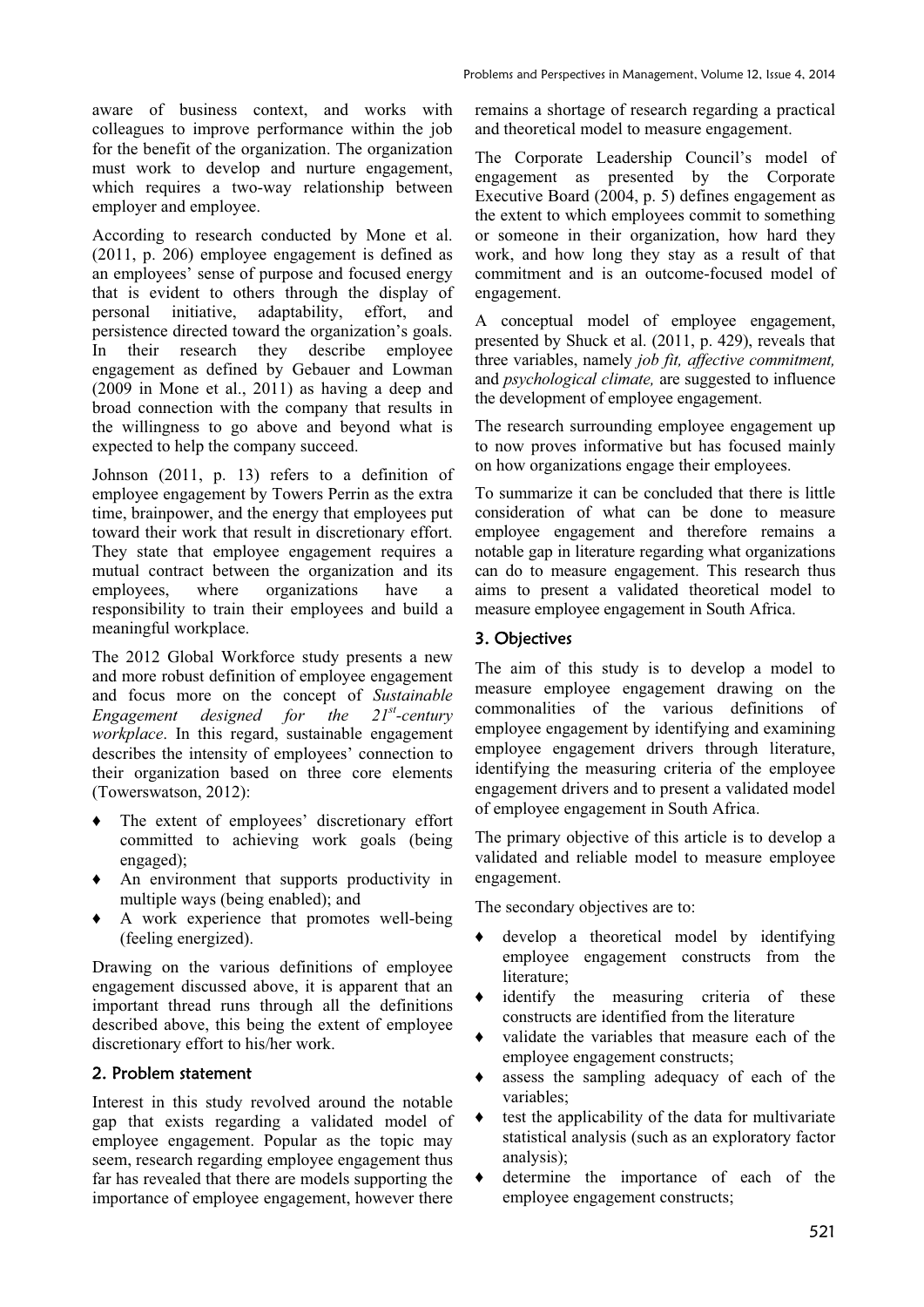- Ƈ test the reliability of each of the business success influences in the model; and to
- Ƈ present an adapted model that can be used to measure employee engagement.

## 4. Literature review

A total of 11 employee engagement constructs have been identified from the literature study. These constructs are discussed below.

|    | Construct                                                    | Researchers                                                                                                                                                                                                                                           |  |
|----|--------------------------------------------------------------|-------------------------------------------------------------------------------------------------------------------------------------------------------------------------------------------------------------------------------------------------------|--|
|    | Cognitive drivers                                            | Shuck & Reio (2013), Mone & London (2011), Gallup (2011), Brown & Leigh (1996 in Shuck & Reio, 2013,<br>p. 3), Fredrickson (1998; 2001 as cited by Shuck & Reio, 2013, p. 4), Khan (2010 in Shuck & Reio, 2013,<br>p. 4), Collins, (2014), TBS (2011) |  |
| 2  | Emotional engagement                                         | Shuck & Reio (2013), Hughes & Rog (2008), Gallup (2011)                                                                                                                                                                                               |  |
| 3  | Behavioral engagement                                        | Shuck & Reio (2013), Johnson (2011), Shuck et al. (2011), Parkes (2011), Varnce (2006), Shroeder-<br>Saulnier (2014), Vance (2006)                                                                                                                    |  |
| 4  | Feeling valued and involved                                  | Johnson (2011), Shuck et al. (2011), Gallup (2011), Konrad (2006), Robinson et al. (2004)                                                                                                                                                             |  |
| 5  | Having an engaged leadership team                            | Johnson (2011), Mone & London (2009), Kanaka (2012), Gallup (2011), Brunone (2013), Hewitt (2013),<br>Crim & Seijts (2006), Mone et al. (2011)                                                                                                        |  |
| 6  | Trust and integrity                                          | Hughes & Rog (2008), Mone & London (2009), Gallup (2011), Covey (2009), Mone et al. (2011), Schroeder-<br>Saulnier (2010)                                                                                                                             |  |
| 7  | Nature of my job                                             | Hughes & Rog (2008), Kanaka (2012), Gallup (2011), Custominsight (2013)                                                                                                                                                                               |  |
| 8  | The connection between individual and<br>company performance | Hughes & Rog (2008), Kanaka (2012), Mone & London (2009), Gallup (2011)                                                                                                                                                                               |  |
| 9  | Career growth opportunities                                  | Hughes & Rog (2008), Mone & London (2009), Kanaka (2012), Gallup (2011)                                                                                                                                                                               |  |
| 10 | Stress free environment                                      | Kanaka (2012), Aveta Business Institute (2014)                                                                                                                                                                                                        |  |
| 11 | Change management                                            | Kanaka (2012), (Dicke et al., 2007), Vance (2006)                                                                                                                                                                                                     |  |

#### Table 1. Employee engagement constructs

**4.1. Cognitive drivers.** The levels of cognitive engagement originate from an employee's appraisal of whether their work is meaningful, safe (physically, emotionally, and psychologically), and if they have sufficient levels of resources to complete their work (Shuck & Reio, 2013, p. 4). In this regard, Shuck & Reio (2013, pp. 3-5) lists research (Brown & Leigh, 1996, Fredrickson, 1998; 2001 & Khan, 2010) that suggest that this psychological interpretation of work reflects:

- Ƈ a level of engagement, or movement, toward their work;
- Ƈ paralleling the broadening of resources as proposed by; and that
- Ƈ those who believe their work matters embrace and engage it.

On the other hand, employees who experience negative work circumstances (such as a negative workplace climate or organizational culture) develop a downward spiral of emotions resulting in a narrowing of resources that end in feelings of loneliness, ostracism, and burnout (Shuck and Reio; 2013, p. 5). A negative work environment as highlighted by Murphey (2013) will make all workers feel irritable, anxious and defensive. This can lead to poor productivity, a lack of motivation and morale and poor communication.

To understand what is a negative work environment it is important to understand what is a positive work environment. A positive workplace environment is filled with employees who believe they have a purpose at their jobs, they are making a difference, adding to the growth of the company or simply being a valuable part of the team. A negative environment lacks this feeling – the employees will feel they are performing work that does not serve a purpose. Without a sense of purpose, the motivation to complete responsibilities with pride and enthusiasm is hard to come by. (Murphey 2013, p. 1 in Collins, 2014)

Shuck and Reio (2013, p. 5) reasons that cognitive engagement revolves around how employees appraise their workplace climate, as well as the tasks they are involved in. As an employee makes an appraisal, they determine levels of positive or negative affect, which in turn influences behavior. Their study indicates that cognitively engaged employees would answer positively to questions such as "the work I do makes a contribution to the organization", "I feel safe at work", no one will make fun of me here", and "I have the resources to do my job at the level expected of me".

In a study conducted by Shuck et al. (2011, p. 427) employee engagement is defined as 'an individual employee's cognitive, emotional and behavioral state directed toward desired organizational outcomes'. The study proposed that employees who worked in jobs where the demands of a job were congruent with interests and values (job fit) feel as if they emotionally identify with their place of work and would be more likely to be engaged.

Job fit is defined as the degree to which a person feels their personality and values fit with their current job. Researchers who study job fit suggest that good fit provides opportunities for employees to be involved in individually meaningful work that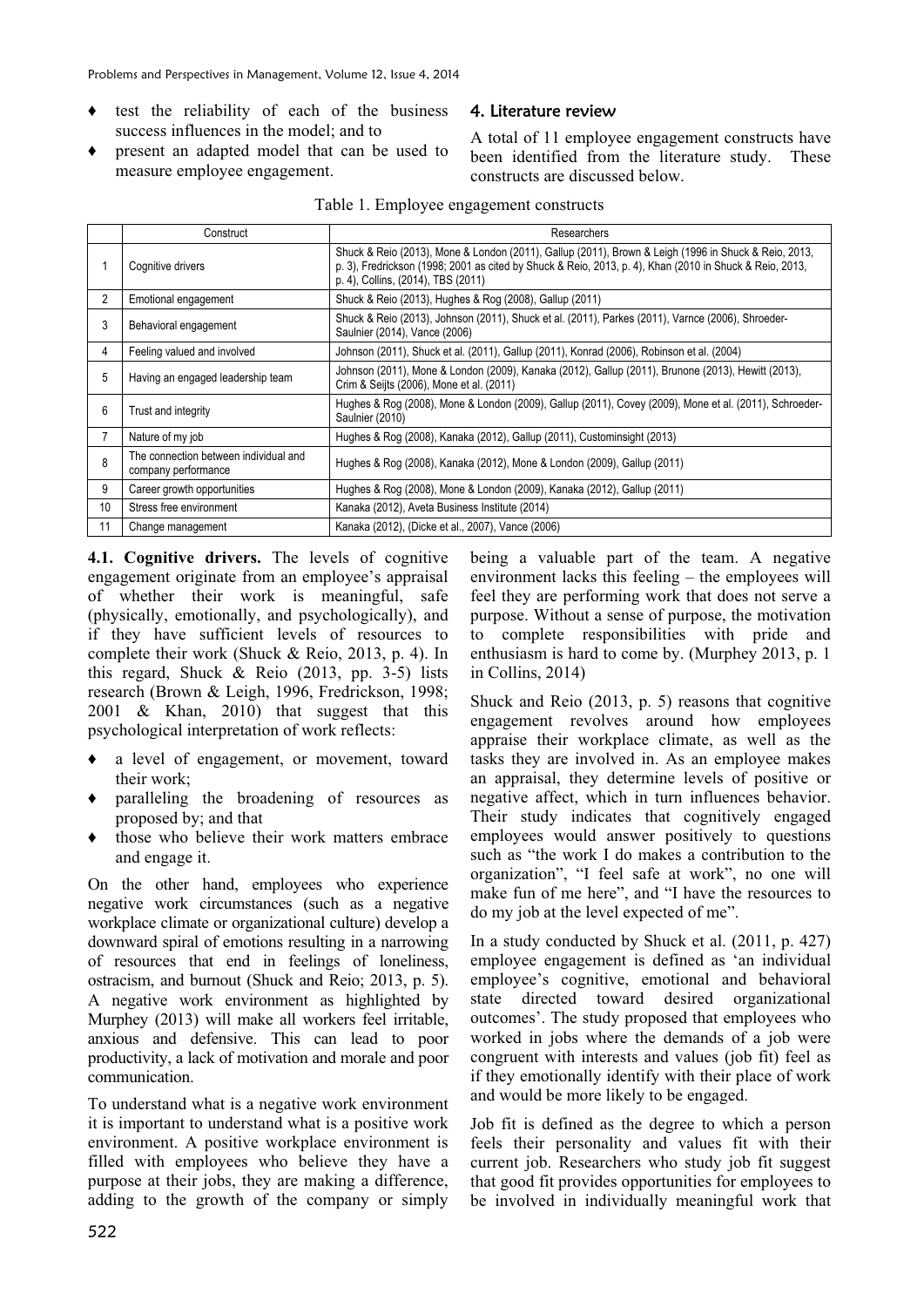affects the development of work-related attitudes. Additionally, good fit provides the cognitive stimulus for employees to engage in behavior directed toward positive organizational outcomes. For example, an employee with high levels of job fit might agree that demands of his or her job allow them to work within a level of emotional and physical comfort and that his or her personal values match those of the job role, conceptually resulting in higher performance, discretionary effort and higher levels of job satisfaction (TBS, 2011).

Notwithstanding, employees who experience good fit derive a degree of meaningfulness from their work, resulting in employees who have the emotional and physical resources to complete their work. Employees who experience job fit within their work roles are more likely to perform their jobs with enthusiasm and energy.

**4.2. Emotional engagement.** Emotional engagement as identified by Shuck and Reio (2013, p. 5) revolves around the broadening and investment of the emotional resources employees have within their influence. When employees are emotionally engaged with their work, they invest personal resources such as pride, trust, and knowledge. The investment of such resources may seem trivial at first glance; however, consider the work of prideful employees who fully trust their work environment. The positive emotions of pride and trust stem from appraisals made about the environment during the previous stage (such as cognitive engagement, this work is meaningful, it is safe for me here at work, and I have the resources to complete my tasks). Crabb (2011, p. 31) states that the driver 'Managing emotions' relates to intrapersonal intelligence: the ability to be self-aware, acknowledge and understand our own thoughts, feelings and emotions. He goes on to say that an individual must be able to fully focus on the tasks that they are undertaking, rather than be distracted by negative or irrelevant thoughts, if they are to develop the right mindset for engagement.

Accordingly, these feelings of positive emotion momentarily broaden an employee's available resources and enhance critical and creative thinking processes often displayed during moments of engagement. During the emotional engagement process, feelings and beliefs an employee holds influence and direct outward energies toward task completion. Employees who are emotionally engaged in their work answer affirmatively to questions such as "I feel a strong sense of belonging and identity with my organization" and "I am proud to work here." (Shuck and Reio, 2013, p. 5)

Hughes and Rog (2008, p. 749) conclude that emotional drivers such as one's relationship with

one's manager and pride in one's work had four times greater impact on discretionary work effort than did the rational drivers, such as pay and benefits. Ensuring these drivers are present in the organization has profound implications for HRM policies and practices with respect to anyone who is in a supervisory capacity.

As mentioned above, in a study conducted by Shuck et al. (2011, p. 427), it may follow that an employee who has job fit feels emotionally identified with the place of work and would be more likely to be engaged. This is referred to affective commitment.

Affective commitment was defined as a sense of belonging and emotional connection with one's job, organization, or both (Shuck et al., 2011, p. 430). More than any other type of commitment, affective commitment emphasizes the emotional connection employees have with their work and closely parallels the emotive qualities of engagement, including such conditions as meaningfulness and safety, directly paralleling to seminal work by Kahn's (1990) conditions of engagement. Such emotive qualities can stimulate employees to willingly engage in behavior directed toward desired organizational outcomes, emphasizing the emotional fulfillment employees experience as a result of being engaged. Emotional fulfillment is an important component of being engaged in work and in indicative of an engaged employee (Shuck et al., 2011, p. 430).

**4.3. Behavioral engagement.** Shuck and Reio (2013, p. 5) reason that behavioral engagement is the most overt form of the employee engagement process. It is often what we can see someone does. Understood as the physical manifestation of the cognitive and emotional engagement combination, behavioral engagement can be understood as increased levels of effort directed toward organizational goals. Resultantly, behavioral engagement can be described as the broadening of an employee's available resources displayed overtly.

Related to this is the "intention to turnover" as identified as an organizational outcome associated with the degree of employee engagement from a study conducted by Shuck et al. (2011, p. 431). It is referred to as an employees' intention to engage in a certain type of behavior, which is a powerful predictor of that employee's future behavior.

From this context, employee's effort in the context of engagement is linked to increased individual effort. While engagement occurs one employee at a time and is experienced uniquely through the lens of each employee. Employees who are behaviorally engaged answer positively to questions such as "*When I work, I really push myself beyond what is*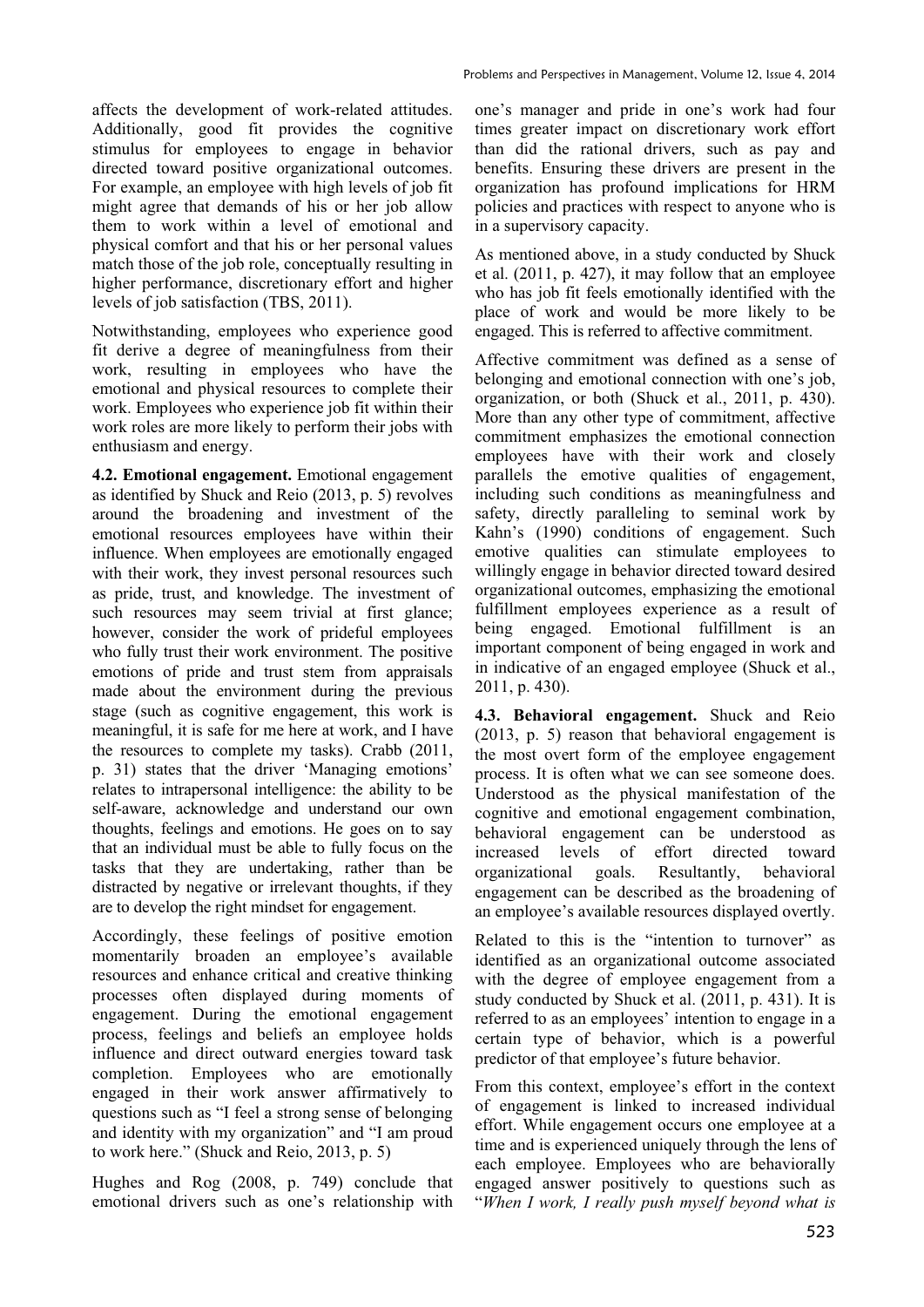*expected of me*" and "*I work harder than is expected to help my organization be successful*" (Shuck & Reio; 2013, p. 5).

As noted by Johnson (2011, p. 14) a challenge is that engagement is derived based on how employees feel about their work experiences. Fundamentally, engagement is about whether an employee desires to put forth discretionary effort. Johnson continues and states that engaged employees exhibit the following clear behaviors:

- Belief in the organization refers to 'sharing the DNA' where employees demonstrate an extremely strong belief in the purpose, values and work of the organization (Parkes, 2011, p. 5).
- Desire to improve their work an engaged employee is willing to put forth discretionary effort in their work in the form of time, brainpower and energy, above and beyond what is considered adequate (Varnce, 2006).
- An understanding of the business strategy an organization is aligned when all have a commonality of purpose, a shared vision, and an understanding of how their personal roles support the overall strategy (Shroeder-Saulnier, 2014).
- The ability to collaborate with and assist colleagues (Sorenson, 2013, p. 1). In addition, Harter (2013) states that: "If you're engaged, you know what's expected of you at work, you feel connected to people you work with, and you want to be there" and "You feel a part of something significant, so you're more likely to want to be part of a solution, to be part of a bigger tribe. All that has positive performance consequences for teams and organizations".
- Ƈ The willingness to demonstrate extra effort in their work. An employee's willingness to engage in discretionary effort, defined as an employee's willingness to go above minimal job responsibilities, indicates an intention to act that results in behavior. Effort has been linked to productivity and profit generation and is increasingly used as leverage for HRD interventions. Increased effort is widely believed to be a behavioral outcome of engagement (Shuck et al., 2011, p. 431).
- The drive to continually enhance their skill set and knowledge base – through training you help new and current employees acquire the knowledge and skills they need to perform their jobs. Employees who enhance their skills through training are more likely to engage fully in their work, because they derive a satisfaction from mastering new tasks (Vance, 2006, p. 13).

In summary, it is concluded that engaged employees are those who are willing to put forth discretionary effort in order to ensure the organization is successful.

**4.4. Feeling valued and involved.** Konrad (2006, p. 1) suggests that high-involvement work practices can develop the positive beliefs and attitudes associated with employee engagement, and that these practices can generate the kinds of discretionary behaviors that lead to enhanced performance. High involvement work practices that provide employees with the power to make workplace decisions, training to build their knowledge and skills in order to make and implement decisions effectively, information about how their actions affect business unit performance, and rewards for their efforts to improve performance, can result in a win-win situation for employees and managers.

IES research suggests that if we accept that engagement, as many believe, is 'one step up' from commitment, it is clearly in the organizations interests to understand the drivers of engagement. The strongest driver of all identified in their research is a sense of feeling valued and involved (Robinson et al., 2004, p. 1).

This view is supported by Johnson (2011, p. 15) who states that this driver '*feeling valued and involved*' is the strongest driver and organizations need to understand the voice of the employee and be aware of employees' needs, issues, and values.

According to Johnson (2011, p. 15) this is the strongest driver. Organizations need to understand the voice of the employee and be aware of employees' needs, issues, and values. Johnson (2011, p. 15) in support of Robinson et al. (2004, p. 1) identifies several key components, that contribute to feeling valued and involved, including involvement in decision making, ability to voice idea. Managers listen to these views and value employees' contributions, opportunities employees have to develop their jobs, and the extent to which the organization demonstrates care for its employees' health and well-being.

The line manager clearly has a very important role in fostering employees' sense of involvement and value – an observation that is completely consistent with IES research (Robinson et al., 2004, p. 1).

**4.5. Engaged leadership team.** Effective leadership *is* engagement. Having leaders who can help cascade the vision and inspire others to exceptional performance is an equally important part of making engagement flourish in your team, your department, and your company (Brunone, 2013, p. 1).

Hewitt's (2011) analysis of companies with strong financial results shows that one distinguishing feature is the quality of their senior management. In particular, we see that senior managers' levels of engagement are high and their ability to engage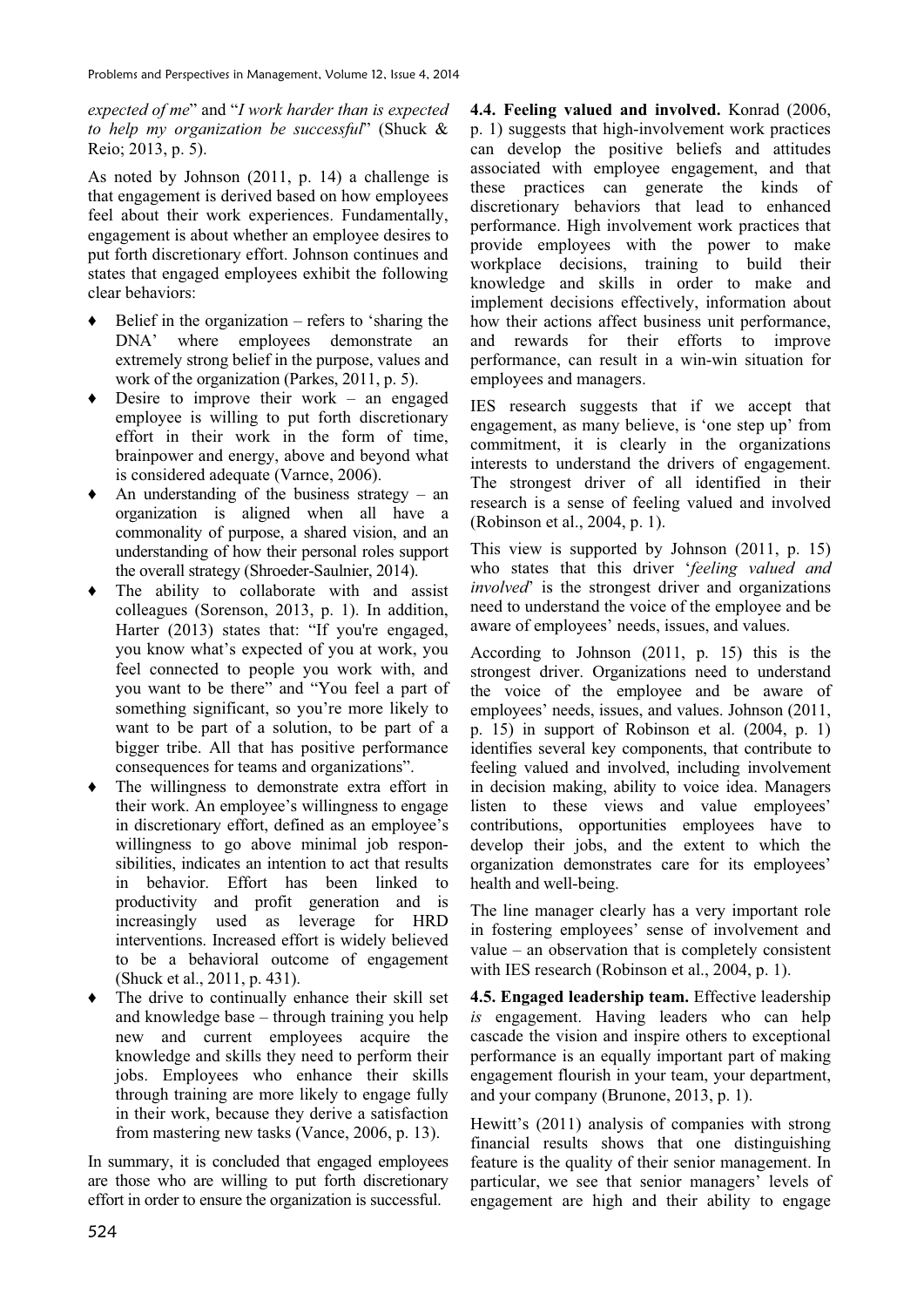others in the organization, particularly those in middle management, is strong. And it does not stop there: engaged managers are more likely to build engaged teams. In short, engagement starts at top, and without engaged senior leadership, companies will not be able to engage the hearts and minds of their employees.

With respect to leadership communication it is important to be frequent and forthright, answering the questions employees are asking. Even if the response is "We don't know", employees appreciate that their concerns are being heard. Apart from communication as an important element in building the perception of leader effectiveness there are other leadership behaviors that influence employee engagement. Leaders must show that they value employees. Employee-focused initiatives such as profit sharing and implementing work-life balance initiatives are important. Employee engagement is a direct reflection of how employees feel about their relationship with the boss. Employees look at whether organizations and their leader walk the talk when they proclaim that, "Our employees are our most valuable asset" (Crim & Seijts, 2006, p. 1). This means that leaders:

- 1. Come across as more *connected with employees* meaning that they:
- Ƈ Effectively communicate the organization's goals and objectives;
- Ƈ Consistently demonstrate the organization's values in all behaviors and actions;
- Ƈ Appropriately balance employee interests with those of the organization; and
- Ƈ Fill employees with excitement for the future of the organization.
- 2. Are *performance focused* that entails:
- Ƈ Effectively communicate the organization's goals and objectives;
- Ƈ Empower managers and employees and instill a culture of accountability; and
- Ƈ Set aggressive goals at all levels of the organization.
- 3. Are *future and development oriented* and focus to:
- Ƈ Communicate the importance of spending time on feedback and provide performance coaching;
- Ƈ Fill employees with excitement about the future of the organization;
- Ƈ Effectively communicate the skills/capa-bilities employees must develop for future success; and
- Ƈ Invest in long-term growth opportunities, even during difficult times.

Mone et al. (2011, p. 207) state that managers drive engagement when they provide ongoing feedback and recognition to direct and improve performance and have career-planning discussions with their employees. This supports the theory leadership behaviors identified by (Crim & Seijts, 2006, p. 1) but adds that the leaders additionally influence employee engagement.

While managers play a role in the day-to-day work experience of their direct reports, the importance of effective senior leadership on employee engagement cannot be underestimated. When senior leaders are themselves engaged, they are more likely to positively affect the engagement of other staff. When these senior leaders communicate frequently and honestly, clearly charting the course for the organization and letting employees know what is required of them to help make the business successful, employee engagement increases. And when leaders actively endorse initiatives that drive engagement, the effect is multiplied.

Employees also will stay longer and contribute more to organizations where they have good relationships and open dialogue with their immediate supervisors (Johnson, 2011, p. 5).

**4.6. Trust and integrity.** The first job of any leader is to inspire trust. Trust is confidence born of two dimensions: character and competence. Character includes your integrity, motive, and intent with people (Covey, 2009, p. 1). Hughes and Rog (2006, p. 749) define trust and integrity as the extent to which the organization's leadership is perceived to care about employees, listens and responds to their opinions, is trustworthy, and "walks the talk". Mone et al. (2011) found that having a manager employees can trust is a primary driver of engagement.

According to Schroeder-Saulnier (2010, p. 3) building trust through effective communications is absolutely essential. Employees need to trust that their leaders have the capability to make the organization successful. To win that trust, leaders must show that they have a plan, articulate that plan clearly to employees, and demonstrate that that plan is being implemented effectively. Trust is a two-way street. Leaders must also show that they, in turn, trust employees to help drive organizational success. They must make employees valued partners in a common enterprise. Employees want not only to know what the bigger picture is, but also to feel that they are a part of that picture.

**4.7. Nature of my job.** This driver, "nature of my job" according to Hughes and Rog (2008, p. 749) is defined as the extent of employee participation and autonomy. Encouraging employee accountability is key thing. (Kanaka, 2012, p. 65). Advocating the thought of accountability ensures that people are trusted with a job, the responsibility that comes with the job and are expected to complete the job in stipulated time intervals.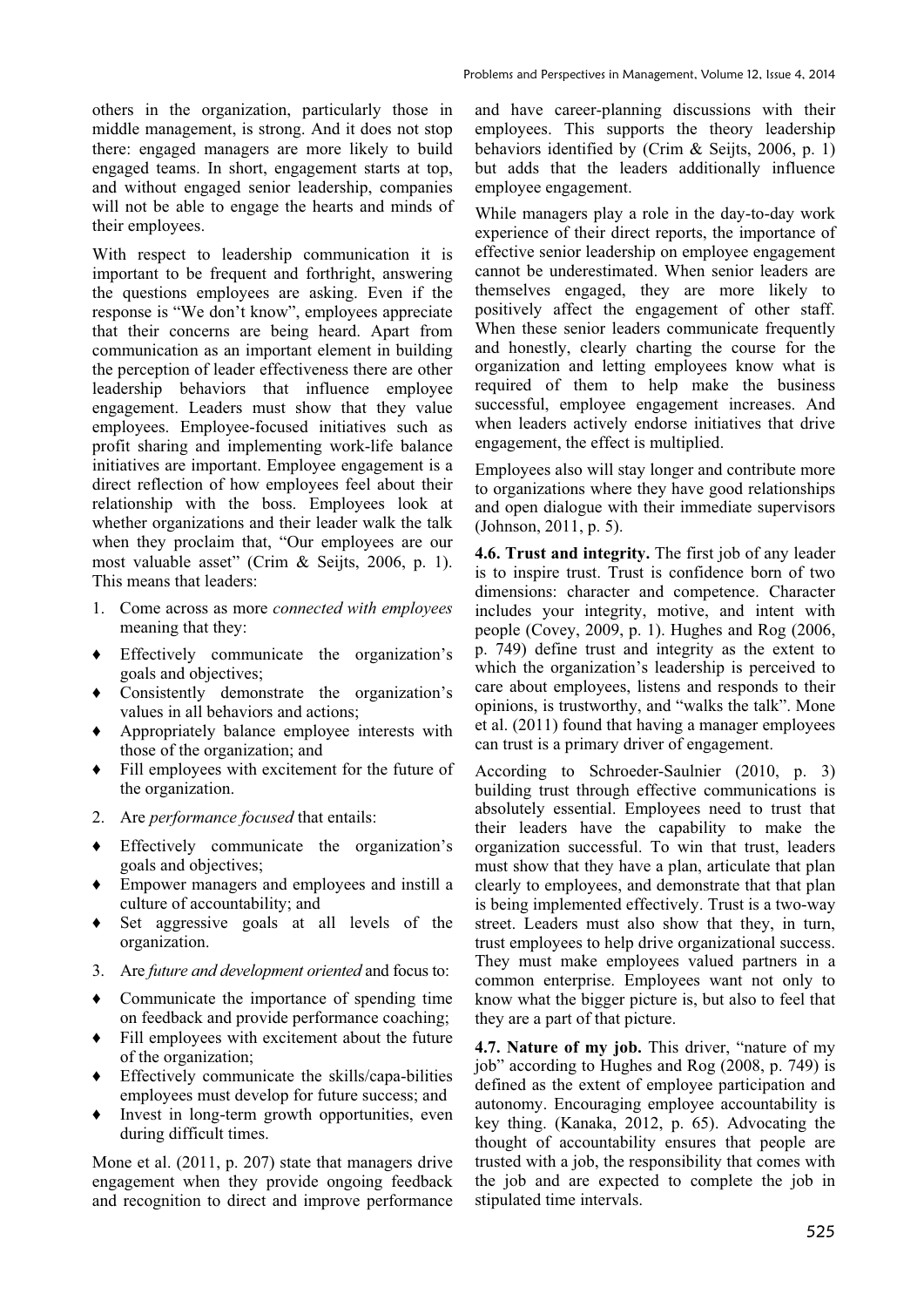Research from custom insight (Custominsight, 2013) indicates that the way to drive engagement to the highest levels, is by empowering employees and by making sure that all employees are held accountable for achieving results. Moreover, these areas are important for attracting, retaining, and motivating the most talented employees. People who value empowerment and accountability will be discouraged in companies that do not promote and support these things. By contrast, poor performers might enjoy the safe haven of a company that does not demand accountability. These are employees who might have high levels of "satisfaction", but they are likely to be adding little or no value, and even worse, discouraging the talented people around them.

Kanaka (2012, p. 65) goes on to say that encouraging employee participation by encouraging employees to<br>participate in decision making and other participate in decision making and other organizational tasks is an important facet every organization needs to build. Employee participation ensures a high degree of connectivity to the organization and this connectivity is employee engagement.

**4.8. Connection between individual and company performance.** The engagement driver "Connection between individual and company performance" is the extent to which employees understand the company's objectives, current levels of performance, and how best to contribute to them. (Hughes & Rog, 2008, p. 749). Goal setting, of course, is a critical component of performance management and research from Mone and London (2009), who suggest that when managers and employees set goals collaboratively, employees become more engaged.

Kanaka (2012, p. 65) states that top management needs to allow free flow of information, such as industry updates, sectoral updates, quality issues, and compliances, and employee development updates to ensure that employee engagement is a driver of success.

Gallup's research (2011, p. 3) shows that many great work places have defined the right outcomes; they set goals for their work groups or work with them to set their own goals. They do not just define the job but define success on the job.

Gallup's (2011, pp. 3-4) research also indicates that effective workplaces provide constant clarification of the overall mission of the organization, as well as the ways in which each individual team member contributes to the achievement of the mission. As human beings we like to feel as though we belong. Individual achievement is great, but we are likely to stay committed longer if we feel we are part of something bigger than ourselves.

Research by Crabb (2011, p. 32) refers to how well the individual's values align to the work that they do and the values and the culture of the organization. This is referred to as "Aligning Purpose".

It may be concluded that where employee's values are aligned to the organization's values, individual and organizational benefits are achieved that will ultimately lead to enhanced business performance, employee commitment and a competitive advantage for the organization.

**4.9. Career growth opportunities.** Career Growth Opportunities refer to the extent to which employees have opportunities for career growth and promotion or have a clearly defined career path (Hughes & Rog, 2008, p. 749). In keeping with this definition, Mone and London (2009) also found that a director predictor of employee engagement is the extent to<br>which employees are satisfied with their which employees are satisfied with their opportunities for career progression and promotion suggesting that employees will feel more engaged if managers provide challenging and meaningful work with opportunities for career advancement. Their research also found that when managers provide sufficient opportunities for training and support regarding career development efforts, they help foster employee development and drive employee engagement.

Gallup (2011, p. 14) also indicates that great workplaces are those in which work groups are provided with educational opportunities that address their development which may include formal classes or simply finding new experiences for them to take on. This research also defines "*opportunities*" as training classes and seminars for some and for others this might mean promotions and increased responsibilities whilst for others this might mean working on special projects and assignments.

**4.10. Stress-free environment.** A stress free environment as identified by Kanaka (2012, p. 65) means that employees put their best efforts (see section 4.3) they can innovate and be creative ensuring optimum output. Most people have found out that when they work in a fun and relaxing atmosphere, they can be more relaxed which means they can be more successful. They can share their personal ideas and experiences and in a healthy working environment, it should be encouraged. All employees should feel valued and appreciated. You can start fun team-building experiences to get things started. Commitment and involvement are also very important factors that contribute to the success factors of businesses and engagement within the workplace. Lots of research studies have proved that people will stay with a company longer if they feel involved and needed. No one wants to work in a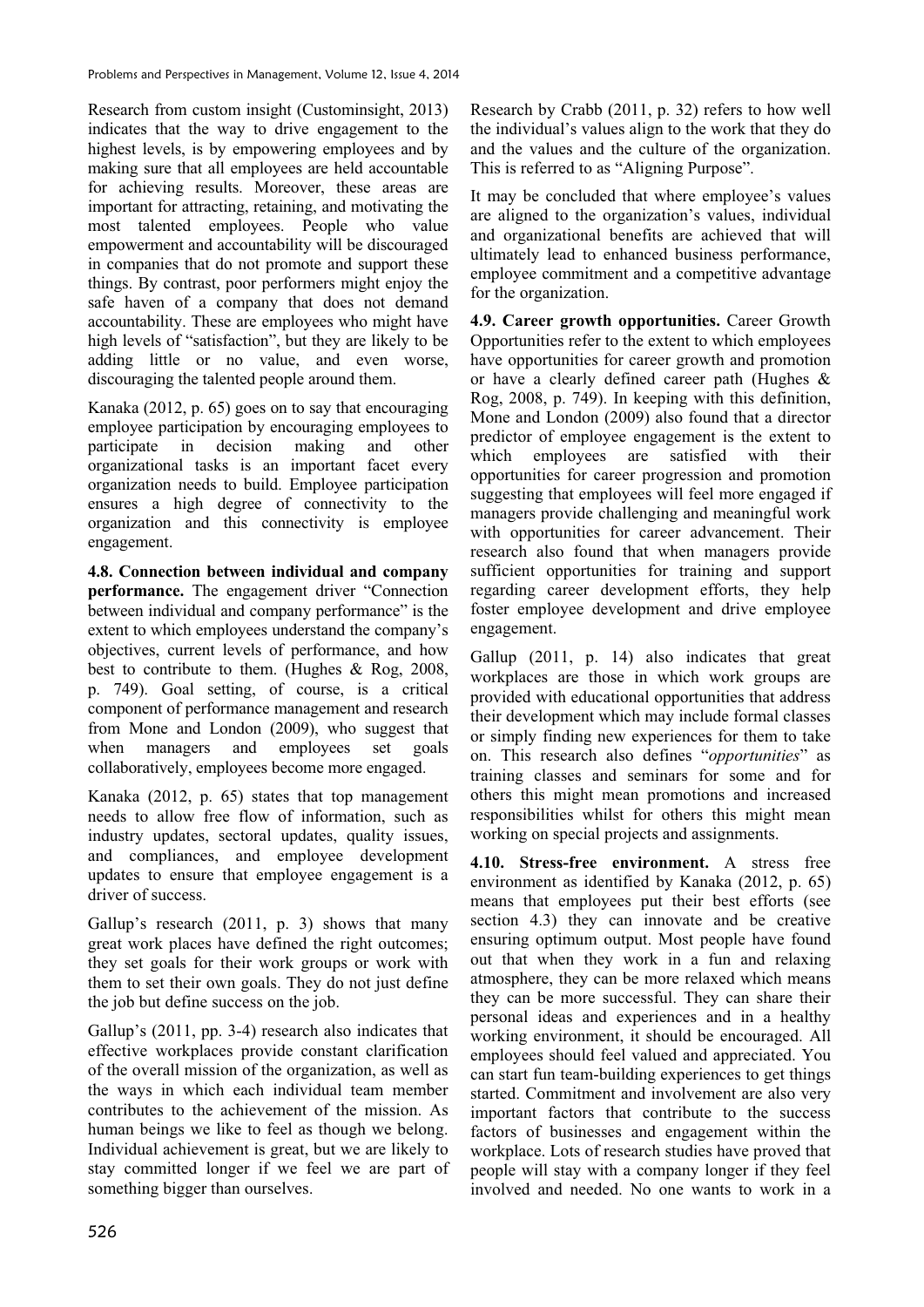stressful and rude environment. Everyone's opinions should be listened to and considered by others. This will lead to a decreased rate of employee turnover, which is definitely a goal for any business (Aveta Business Institute, 2014).

Everyone expects a stress free environment at workplace and tends to leave only when there are constant disputes. No one likes to carry tensions back home. An engaged employee does not get time to participate in unproductive tasks instead finishes his assignments on time and benefits the organization.

**4.11. Change management.** As stated in a white paper on Employee engagement and change management (Dicke et al., 2007, p. 50) "The greater an employee's engagement, the more likely he or she is to 'go the extra mile' and deliver excellent on-thejob performance." Therefore, if employees are engaged during a change management initiative they are likely to have increased "buy-in" and better performance thus, supporting business success. The Paper goes on to state that employee engagement is listed as a primary function to the success of properly implementing a change management initiative and due to employee engagement's close relationship to organizational commitment, understanding organizational commitment's relationship to change management may provide some valuable insight.

Vance (2006, p. 1) indicates that employees who are engaged in their work and committed to their organizations give companies crucial competitive advantages – including higher productivity and lower employee turnover. Thus, it is not surprising that organizations of all sizes and types have invested substantially in policies and practices that foster engagement and commitment in their workforces.

Dramatic changes in the global economy over the past 25 years have had significant implications for commitment and reciprocity between employers and employees – and thus for employee engagement. For example, increasing global competition, scarce and costly resources, high labor costs, consumer demands for ever-higher quality and investor pressures for greater returns on equity have prompted organizations to restructure themselves. At some companies, restructuring means reductions in staff and in layers of management.

This then relates to the white paper (Dicke et al., 2007, p. 50) which stated that if employees are engaged during a change management initiative they are likely to have increased "buy-in" and better performance thus, supporting business success."

**4.12. Theoretical model of employee engagement.**  Based on the theoretical study and the identified constructs (as per Table 1) the theoretical model of employee engagement is presented in Figure 1.



**Fig. 1. A theoretical model to measure employee engagement** 

### 5. Research methodology

**5.1. Sampling procedure.** The sample for this study was drawn from two fully accredited private business schools in KwaZulu-Natal and consists of employees or managers in the databases of these institutions and was restricted to 300 respondents. More specifically, the population consists of parttime students enrolled on a Master of Business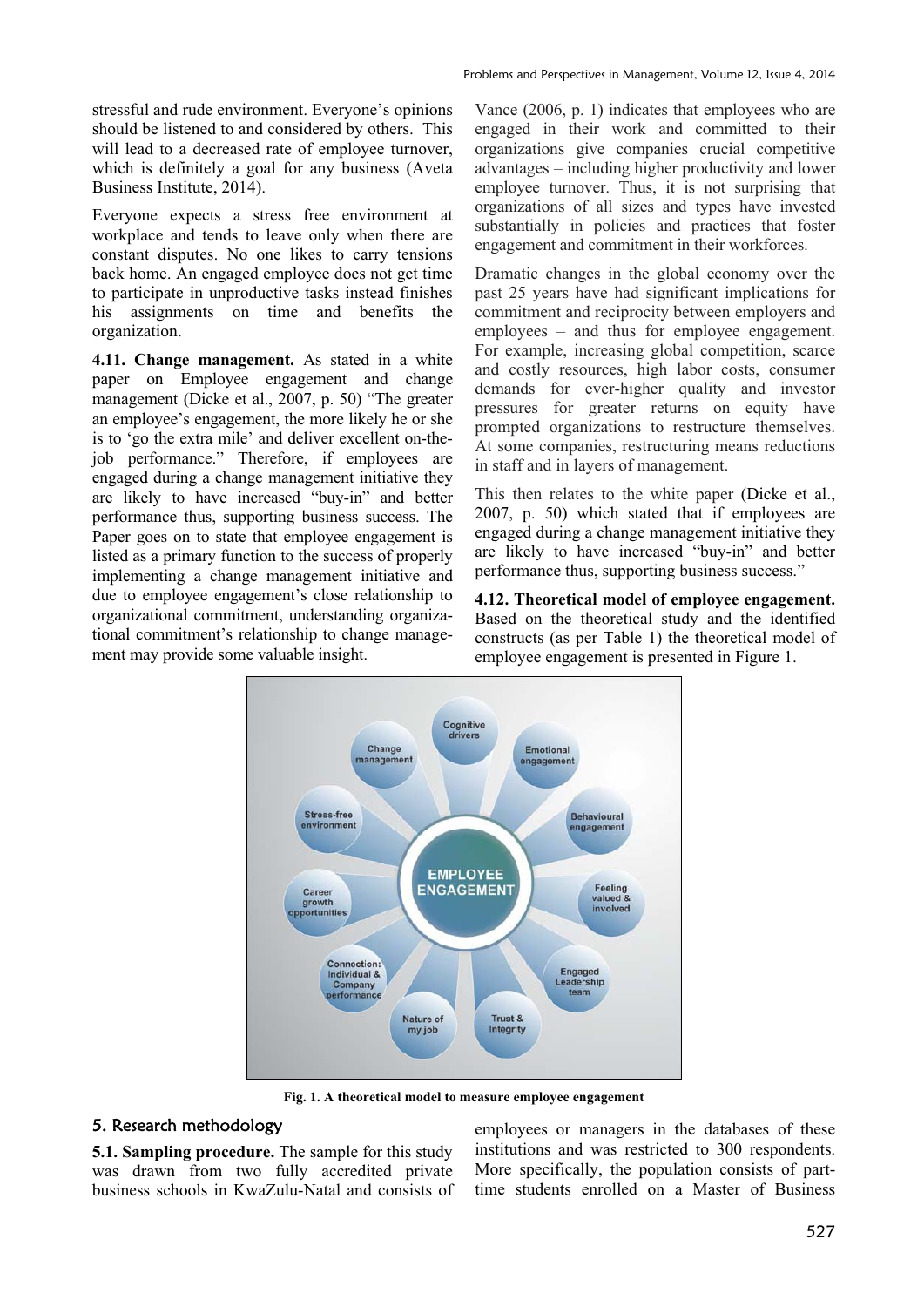Administration (MBA) degree or post-graduate business courses. The students are in full time employment. The rationale behind the selection of this sample is the high exposure of the respondent at a managerial level. Since MBA students may be viewed as the future leaders of the economy of our country their perceptions may be deemed very influential and informed due to their strong work experience and educational background.

**5.2. Questionnaire development.** A questionnaire were developed from the literature study and selected employees to indicate the importance of the 11 employee engagement constructs by answering 94 measuring criteria in relation to MI and business success. The questionnaire employed a 5-point Likert scale to indicate the perceptions of the respondents' employee engagement. Although the 11 constructs depict specific components of employee engagement, the synergetic effect when they are interpreted together, provides a coherent picture.

**5.3. Data collection.** The data collected for this study was through a survey which according to Shajahan (2009, p. 45) is the method of collecting information by asking a set of formulated questions in a predetermined sequence in a structured questionnaire to a sample of individuals drawn so as to be representative of a defined population.

A total of 300 questionnaires were administered independently by the researcher to respondents for completion at the beginning of MBA workshops at Business Schools in KwaZulu-Natal. In order to ensure a high response rate, respondents were requested to complete the questionnaire at the beginning of the workshops where the researcher herself explained the importance and relevance of the study before waiting for questionnaires to be completed. A total of 260 questionnaires were completed and 18 questionnaires were incomplete resulting in a non-response of 22 questionnaires. This resulted in a total response rate of 86.6%.

**5.4. Data analysis.** The *Statistical Package for the Social Sciences* Incorporated (SPSS) Version 22 was used to analyze the data statistically. Similar research by Chummun (2012) successfully employed the following statistical procedures and decision criteria:

Ƈ Exploratory Factor Analysis (EFA). Due to its exploratory nature, factor loadings of 0.4 and higher were considered to validate the items that measure each of the MI's business success influences (Field, 2007, p. 668) (Objective 3).

Ƈ The Kaiser-Meyer-Olkin (KMO) measure of sampling adequacy was utilized to ensure that the sample used is adequate. Field (2007, p. 735) suggests that a KMO value of 0.6 should be the minimum acceptable value if exploratory factor analysis is considered (Matlab, 2010 in Chummun, 2012). These values are regarded to be mediocre, while more favorable values are between 0.7 and 0.8. Values between 0.8 and 0.9 are very favorable while ultimately, values above 0.9 are superb) (Objective 4).

Bartlett's test of sphericity was used to determine if the data are suitable to employ multivariate statistical analysis. This study follows advice by Field (2007, p. 724) and sets a maximum value of 0.005. Values below 0.005 signify that the data are indeed suitable for multivariate statistical analysis, in this case exploratory factor analysis (Objective 5).

- The variance explained by the factor analysis serves as indicator to determine the importance of each of the constructs to measure employee engagement (Objective 6). Field (2007) indicated that a variance of 60% and higher is regarded to be a good fit to the data. This study aims to achieve a good fit to the data, thus aiming to achieve 60% of variance per factor.
- The reliability of the employee engagement constructs is measured with the Cronbach alpha coefficient. Satisfactory reliability coefficients exceed 0.70 (Field 2007, p. 668). However, a secondary lower reliability coefficient was set at 0.58 because, according to Cortina (1993) in Field (2007, p. 668) confirmed in his research that when ratio and interval scales are used (such as the Likert scale used in this questionnaire) it does warrant a lower reliability coefficient (Objective 7).

**5.5. Statistical validation.** Each employee engagement construct is validated by calculating the KMO values, Bartlett's tests of shericity, the variance explained by the specific construct in the factor analysis and the reliability of the specific construct. In addition, measuring criteria with factor loadings below 0.40 are omitted from the analysis while strong dual loading criteria are also omitted because of their dualistic nature (Fields, 2013). This method also determined if all the measuring criteria loads as one factor, meaning that the criteria measure the specific construct as one construct. In cases where more than one factors is identified, the sub-factors are identified and labelled as individual sub-factors of the specific employee engagement construct (Fields, 2013).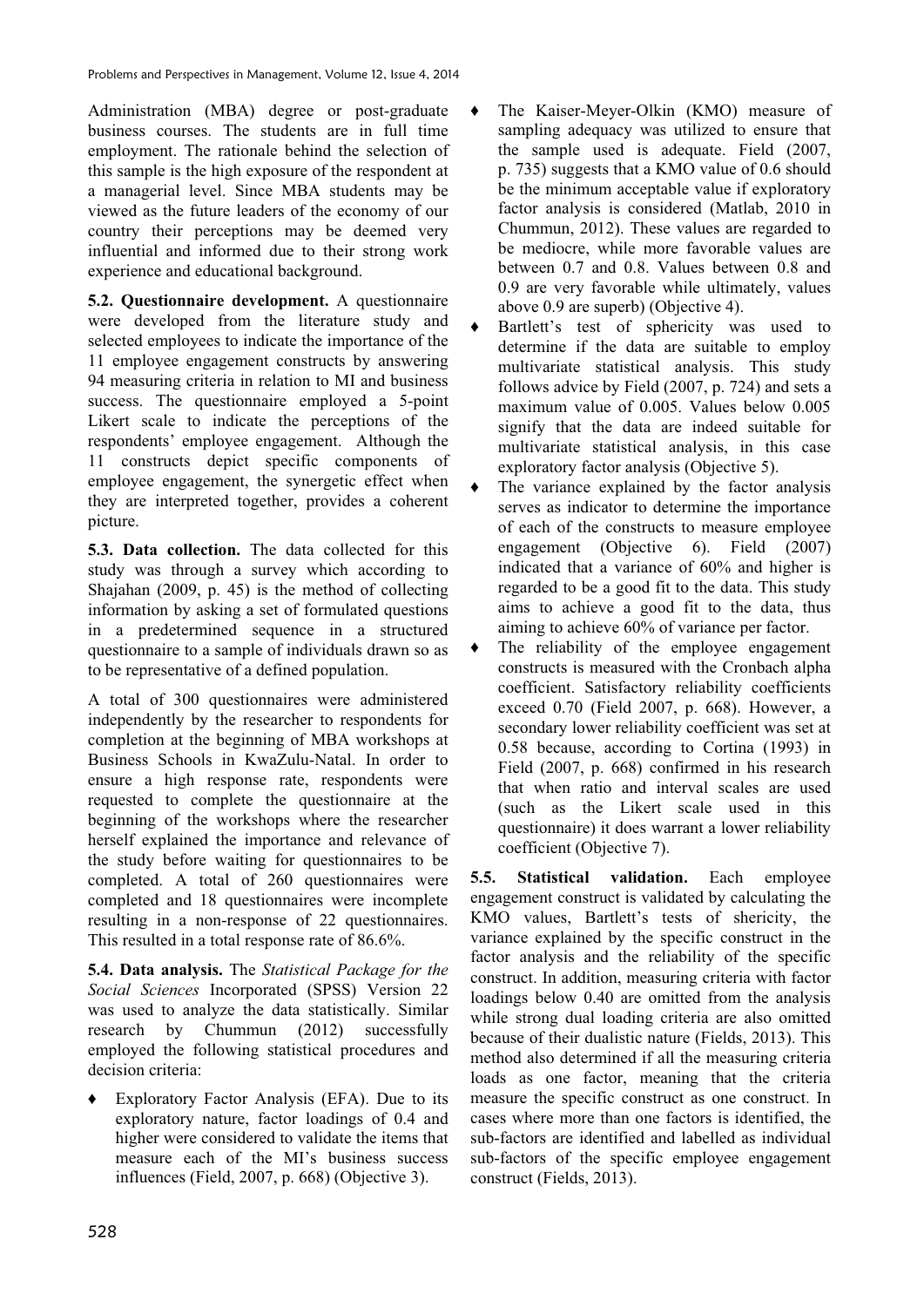# 6. Results

The results pertaining to each of the employee engagement constructs are discussed below. The statistical results are summarized in Table 2.

**6.1. Cognitive drivers.** Only one factor was identified by the factor analysis. The analysis further showed that Question 3 (No one will make fun of me) does not contribute to measuring the construct because it has a low factor loading (Below 0.40). As a result, this question was omitted from the analysis. All the other questions loaded onto the factor, signifying their validity in measuring this factor. The KMO and Bartlett test returned favorable values while the variance explained is satisfactory at 64.2%. The factor has a satisfactory reliability coefficient of 0.80.

Table 2. KMO, Bartlett's test, reliability and variance explained

| Construct                                                |                                                     | KMO   | <b>Bartlett</b> |                |                |
|----------------------------------------------------------|-----------------------------------------------------|-------|-----------------|----------------|----------------|
|                                                          | Sub-construct                                       |       |                 | Cronbach alpha | Var. expl.     |
| Cognitive drivers                                        | $***$                                               | 0.794 | 0.000           | 0.838          | 64.2%          |
| Emotional engagement                                     | $***$                                               | 0.926 | 0.000           | 0.944          | 67.1%          |
| Behavioral engagement                                    | Employee perceptions<br><b>Employer perceptions</b> | 0.900 | 0.000           | 0.910<br>0.373 | 44.4%<br>20.7% |
| Feeling valued and involved                              | $***$                                               | 0.857 | 0.000           | 0.880          | 63.6%          |
| Having an engaged leadership team                        | $***$                                               | 0.951 | 0.000           | 0.966          | 71.1%          |
| Trust and Integrity                                      | $***$                                               | 0.937 | 0.000           | 0.953          | 76.1%          |
| Nature of my job                                         | <b>Employment enablers</b><br>Managerial influences | 0.845 | 0.000           | 0.846<br>0.823 | 34.5%<br>34.4% |
| Connection between individual and<br>company performance | $***$                                               | 0.878 | 0.000           | 0.926          | 66.3%          |
| Career growth opportunities                              | $***$                                               | 0.936 | 0.000           | 0.949          | 71.4%          |
| Stress-free environment                                  | $***$                                               | 0.814 | 0.000           | 0.944          | 81.2%          |
| Change management                                        | $***$                                               | 0.880 | 0.000           | 0.960          | 71.3%          |

Note: \* Unreliable  $(a < 0.70)$ ; \*\*\* No sub-factors identified.

**6.2. Emotional engagement.** The analysis of the construct dealing with emotional engagement showed that two statements could be omitted from the analysis since they both had low factor loadings (below 0.40). These questions were 11 (I take pride in my work) and 14 (I have the best friend at work). All the remaining questions loaded onto the factor, signifying their validity in measuring this factor. The KMO and Bartlett test showed very satisfactory values, and the factor explained a high 67% of the variance. In addition, the factor is deemed very reliable with an alpha coefficient of 0.944.

**6.3. Behavioral engagement.** The construct behavioral engagement consists of two sub-factors. The analysis revealed that none of the questions could be omitted from the analysis. The two subconstructs are *Employee perceptions* (explain 44.4% of the variance) and *Employer perceptions* (explaining 20.7% of the variance). However, it is noteworthy that *Employer perceptions* is not a reliable factor ( $\alpha$  = 0.373). The KMO and Bartlett test returned very acceptable values. None of the questions were discarded because they all loaded onto the two sub-factors, signifying their validity in measuring these factors.

**6.4. Feeling valued and involved.** All items for the construct *Feeling valued and involved* loaded under one construct, which explained 63% of the overall variance. The KMO test returned an excellent value

above 0.8 thereby indicating the sample is adequate. The Bartlett test supported the selection of factor analysis as analytical tool. This factor is regarded to be reliable with an alpha coefficient of 0.880. The analysis shows that one factor is prevalent, and that all the questions are valid in measuring this factor.

**6.5. Engaged leadership team.** The factor analysis revealed a single factor labeled *Engaged leadership team*. The KMO and Bartlett tests returned satisfactory values whilst it is worth noting the factor is deemed to be reliable with an alpha coefficient of 0.880. This factor explains variance of 63.6%. All the questions loaded onto the factor, signifying their validity in measuring this factor.

**6.6. Trust and integrity.** Only one factor was identified by the factor analysis. The factor is labeled *Trust and integrity*. Favorable values were returned from the KMO and Bartlett tests, indicating the sample was adequate and data was suitable to be employed in multivariate statistical analysis. The factor explained a high variance of 76.1%. In addition, the factor also returned a high Cronbach alpha coefficient of 0.937, signifying high reliability. All the questions loaded onto the factor, signifying their validity in measuring this factor.

**6.7. Nature of my job.** Similar to the construct *Behavioral engagement*, the construct *Nature of my job* consists of two sub-factors namely *Employment*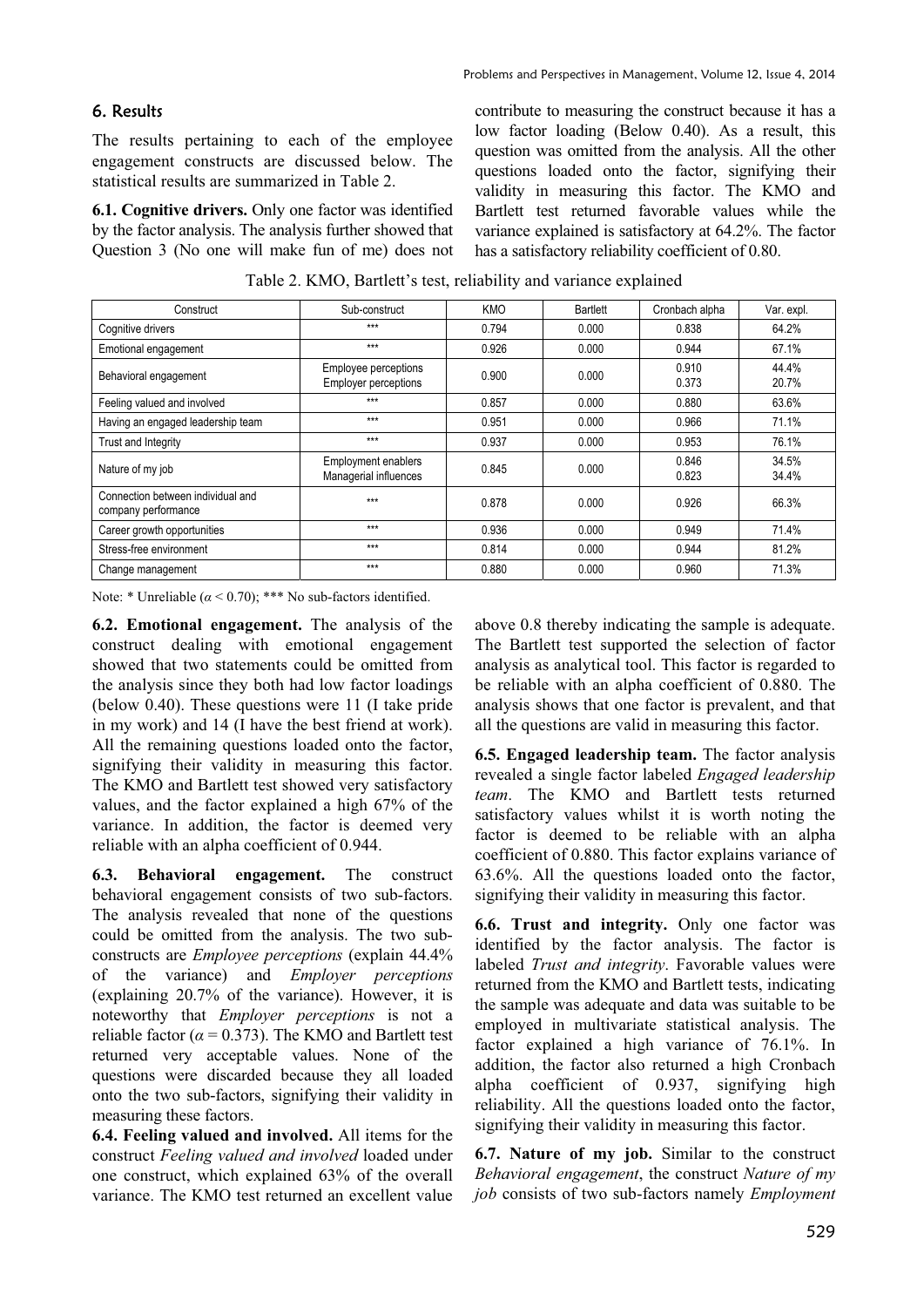*enablers* and *Managerial influences*. The sub-factor *Employment enablers* explain 34.5% of the variance and the sub-factor *Managerial influences* explain 34.4% of the variance, signifying that they are both of equal importance to explain the construct *Nature of my job*. Both sub-constructs are also deemed reliable with Cronbach alpha coefficients of 0.846 and 0.823 for *Employment enablers* and *Managerial influences*, respectively. Both the KMO and Bartlett tests returned acceptable values. All the questions loaded onto either one of the factors, signifying their validity in measuring these factors.

**6.8. Connection between individual and company performance.** One factor was extracted for the construct *Connection between individual and company performance*. The variance explained is 66.3%, and the factor has a high reliability coefficient of 0.926. The KMO test returned an excellent value of 0.878 while the Bartlett test revealed the data is indeed suitable for multivariate statistical analysis. All the questions loaded onto the factor, signifying their validity in measuring this factor.

**6.9. Carer growth opportunities.** All the questions loaded onto the construct *Career growth opportunities,* signifying their validity in measuring this factor. The factor explained a variance of 71.4%, indicating a good fit to the data (Field, 2007). The KMO test revealed an excellent value of 0.936 indicating superb sample adequacy, while the Bartlett test was significant indicating data was is suitable to perform a factor analysis. The reliability of the factor is excellent with a coefficient of 0.949.

**6.10. Stress-free environment.** The construct *Stressfree environment* revealed only one factor. All the questions loaded onto the factor, signifying their validity in measuring this factor. The favorable KMO value of 0.814 indicated an adequate sample while the Bartlett test was also suitably below the required 0.005. The factor explains a variance of 81.2% which is regarded to be a very good fit to the data (Field, 2007). This factor is deemed very reliable with an alpha coefficient of 0.960.

**6.11. Change management.** The construct *Change management* explained a variance of 71.3%. It also displays a very high reliability with an alpha coefficient of 0.960. Both the KMO and Bartlett tests revealed favorable results, and all the questions loaded onto the factor. Resultantly, these questions are deemed valid in measuring this factor.

**6.12. Discarded measuring criteria.** The statistical process to validate the theoretical model identified a total of three questions in the questionnaire that could be omitted from the analysis. These questions did not load onto a specific factor and had low

factor loadings (below the required 0.40 factor loading set in this study). These non-relevant criteria are shown in Table 3.

| Table 3. Deleted measuring criteria (questions) in |
|----------------------------------------------------|
| questionnaire                                      |

| No. | Measuring Criteria           |  |
|-----|------------------------------|--|
|     | No one will make fun of me   |  |
| 11  | I take pride in my work      |  |
| 14  | I have a best friend at work |  |

## 7. Validated model of employee engagement

Figure 2 shows the validated model to measure employee engagement. The statistical analysis to validate the theoretical model shows that the original theoretical model (see Figure 1) contains more than just 11 constructs to measure employee engagement. It also contains sub-constructs that pertain to some of the constructs. These constructs and sub-constructs are shown in Figure 2. The reliability of the constructs and sub-constructs were also determined. Some of sub-actors did not yielded unsatisfactory Cronbach Alpha coefficients, meaning that they are not reliable. In this regard Du Plessis (2010) points out that these sub-constructs with lower reliability coefficients are less likely to present themselves in a repetitive study. Only one sub-construct (Employer perceptions; Cronbach Alpha  $= 0.373$ ) falls into the low reliability category should therefore be interpreted bearing this constraint in mind (see Figure 2 in Appendix).

## **Conclusions**

The following conclusions are made from this study:

- Ƈ The factors returned high cumulative variances in excess of 60% which is regarded to be good fit of the data (Chummun, 2012; Shukia, 2004).
- Ƈ The reliability of the data employed in this measuring instrument is high (exceeding 0.80 with ease) for all the factors. Only one subfactor (Employer perceptions) has low reliability (0.373). This sets the scene to continue with the validation of the questionnaire.
- Ƈ Both the Bartlett test of Sphericity and the Kaiser-Meyer-Olkin Measure of Sampling Adequacy returned high values signifying that the sample was adequate and that the data were suitable to perform factor analyses.
- The questionnaire used is a valid research tool and suitable to be used to measure employee engagement in South Africa.

### Summary

The primary objective of this study was to develop a theoretical model and to validate this model statistically to measure employee engagement amongst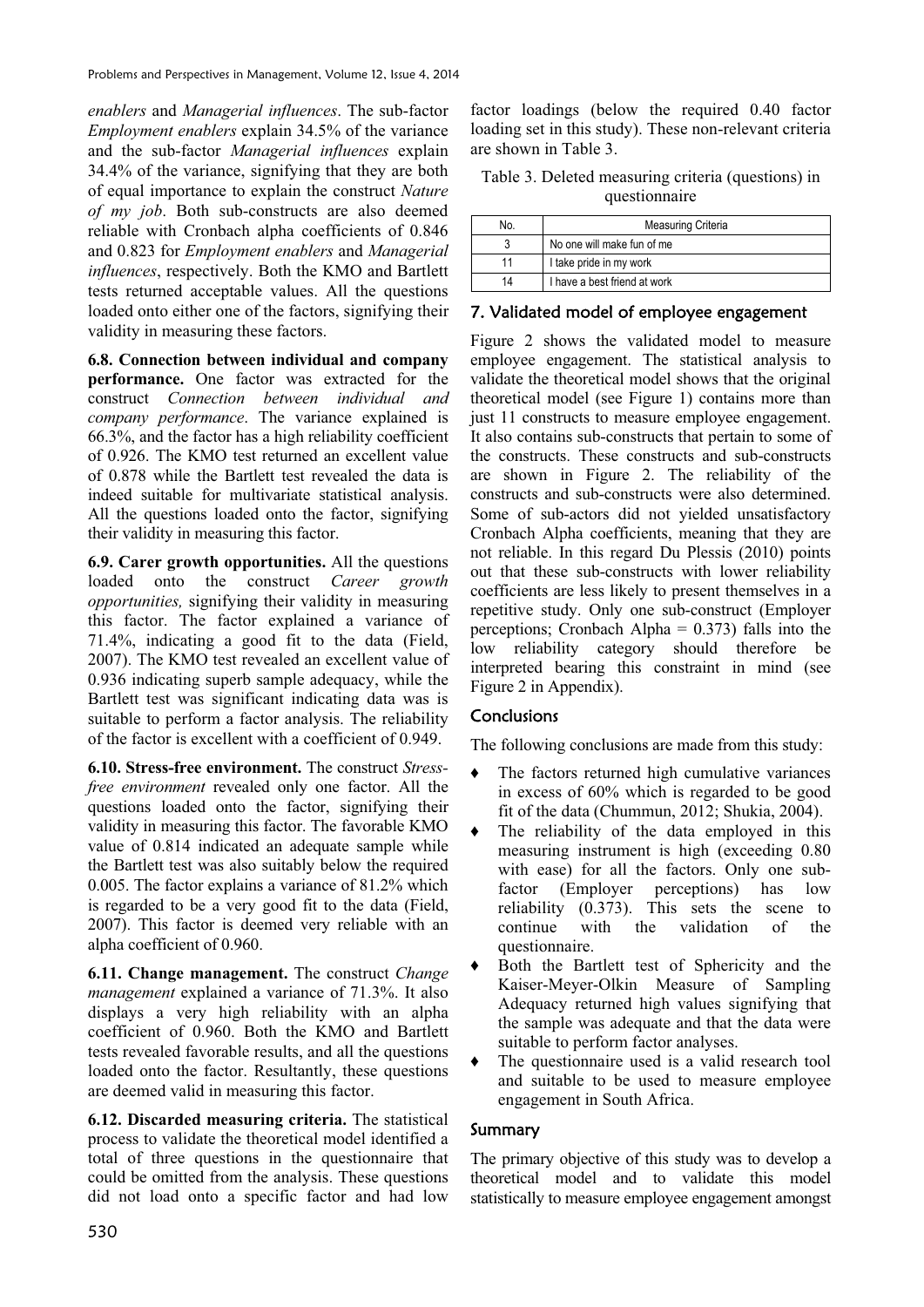managers in South Africa (see Figure 2). The study set eight secondary objectives to achieve the primary objective. All of them were reached. This means that the model also resulted in a validated questionnaire to measure employee engagement. The questionnaire was tested and ensured that it is valid for use. The study can, therefore, continue to measure the employee engagement of the managers and thereafter make recommendations to positively influence employee engagement as managerial tool in business success.

#### References

- 1. Aveta Business Institute (2014). *Six Sigma certification*. Accessed at: www.sixsigmaonline.org. Date of access: 14 June 2014.
- 2. Brunone, C. (2013). *Leadership Development vs. Employee Engagement*. Accessed at: http://www.blessingwhite.com/ content/articles/enews/June2013.asp?pid=2. Date of access: 10 May 2013.
- 3. Chummun, B.Z. (2012). Evaluating business success in the Microinsurance industry of South Africa. (Thesis PhD) Potchefstroom: North-West University).
- 4. Collins, M. (2014). *Recruitment & HR Services Group*. Accessed at: www.collinsmnicholas.ie/blog/?p==660. Date of access: 10 May 2013
- 5. Covey, S.M.R. (2009). *How the Best leaders Build Trust. Chicago: Linkage's Eleventh Annual Best of Organization Development Summit*. Accessed at: http://www.leadershipnow.com/ CoveyOnTrust.html. Date of access: 17 June 2014.
- 6. Crabb, S. (2011). The use of coaching principles to foster employee engagement, *The Coaching Psychologist*, 7 (1), pp. 27-34.
- 7. Crim, D. & Seijts, G. (2006). What engages employees the most or, the ten Cs of employee engagement, *Ivey Business Journal*, Available at: http://iveybusinessjournal.com/ topics/the-workplace/what-engages-employeesthe-most-or-the-ten-cs-of-employee-engagement. Date of access: 17 June 2014.
- 8. Custominsight (2013). *What Drives the Most Engaged Employees*? Accessed at: http://www.custominsight.com/ employee-engagement-survey/research-employee-engagement.asp, date of access: 14 June 2014.
- 9. Dicke, C., Holwerda, J. & Kontakos, A.M. (2007). Employee Engagement. What do we really know? What do we need to know to take Action? Paris: CAHRS. Available at: http://www.uq.edu.au/vietnampdss/docs/July2011/ EmployeeEngagementFinal.pdf. Date of access: 17 June 2014.
- 10. Du Plessis, J.L. (2010). *NWU Statistical Consultation Services*, Potchefstroom, North-West University.
- 11. Field, A. (2007). *Discovering statistics using SPSS*, 3rd ed., London, Sage.
- 12. Fields, Z. (2013). *A conceptual framework to measure creativity at tertiary educational level*. (Thesis PhD) Potchefstroom: North-West University).
- 13. Gallup (2011). *Employee Engagement: What's your employee ratio*? Washington, Gallup.
- 14. Harter, J. (2013). *Chief scientist of workplace management and wellbeing*, Washington, Gallup.
- 15. Hewitt, A.O.N. (2011). The multiplier effect: Insights into how senior leaders drive employee engagement higher. Accessed at: http://www.aon.com/attachments/thought-leadership/Aon-Hewitt-White-paper\_Engagement.pdf
- 16. Hughes, J.C. & Rog, E. (2008). Talent Management: A strategy for improving employee recruitment, retention and engagement within hospitality organisations, *International Journal of Contemporary Hospitality Management*, 20 (7), pp. 743-757.
- 17. Johnson, M. (2011). Workforce Deviance and the Business Case for Employee Engagement, *Journal for Quality & Participation*, 34 (2), pp. 11-16.
- 18. Kanaka, M.L.G. (2012). Employee Engagement: A corporate boon, 10 ways for effective engagement, *Advances in Management*, 5 (2), pp. 64-65.
- 19. Konrad, A.M. (2006). Engaging employees through high-involvement work practices, *Ivey Business Journal*, Accessed at: http://iveybusinessjournal.com/topics/the-workplace/engaging-employees-through-high-involvementwork-practices. Date of access: 17 June 2014.
- 20. Mone, E., Eisinger, C., Guggenheim, K., Price, B. & Stine, C. (2011). Performance Management at the Wheel: Driving Employee Engagement in Organisations, *Journal of Business and Psychology*, 26 (2), pp. 205-212.
- 21. Parkes, L. (2011). *Employee engagement. Igniting Passion through purpose, participation and progress*. (In: California State University. Accessed at: http://www.fullerton.edu/cice/Documents/2013CEReport.pdf. Date of Access: 1 Sep 2014).
- 22. Robinson, D., Perryman, S. & Hayday, S. (2004). *The drivers of employee engagement*, London: Institute for employment studies. Accessed at: http://www.employment-studies.co.uk/pubs/summary.php?id=408. Date of access: 17 June 2014.
- 23. Shroeder-Saulnier, D. (2010). *Employee engagement: Drive organisational effectiveness by building trust*. Right Management: A manpower company. Accessed at: http://www.right.com/ thought-leadership/e-newsletter/driveorganizational-effectiveness-by-building-trust.pdf. Date of access: 17 June 2014.
- 24. Shuck, B. & Reio, G. (2013). Employee Engagement and well-being: A moderation model and implications for practice, *Journal of Leadership and Organisational Studies*, 21 (1), pp. 43-58.
- 25. Shuck, B., Reio, G. & Rocco, S. (2011). Employee engagement: an examination of antecedent and outcome variables, *Human Resource Development International*, 14 (4), pp. 427-445.